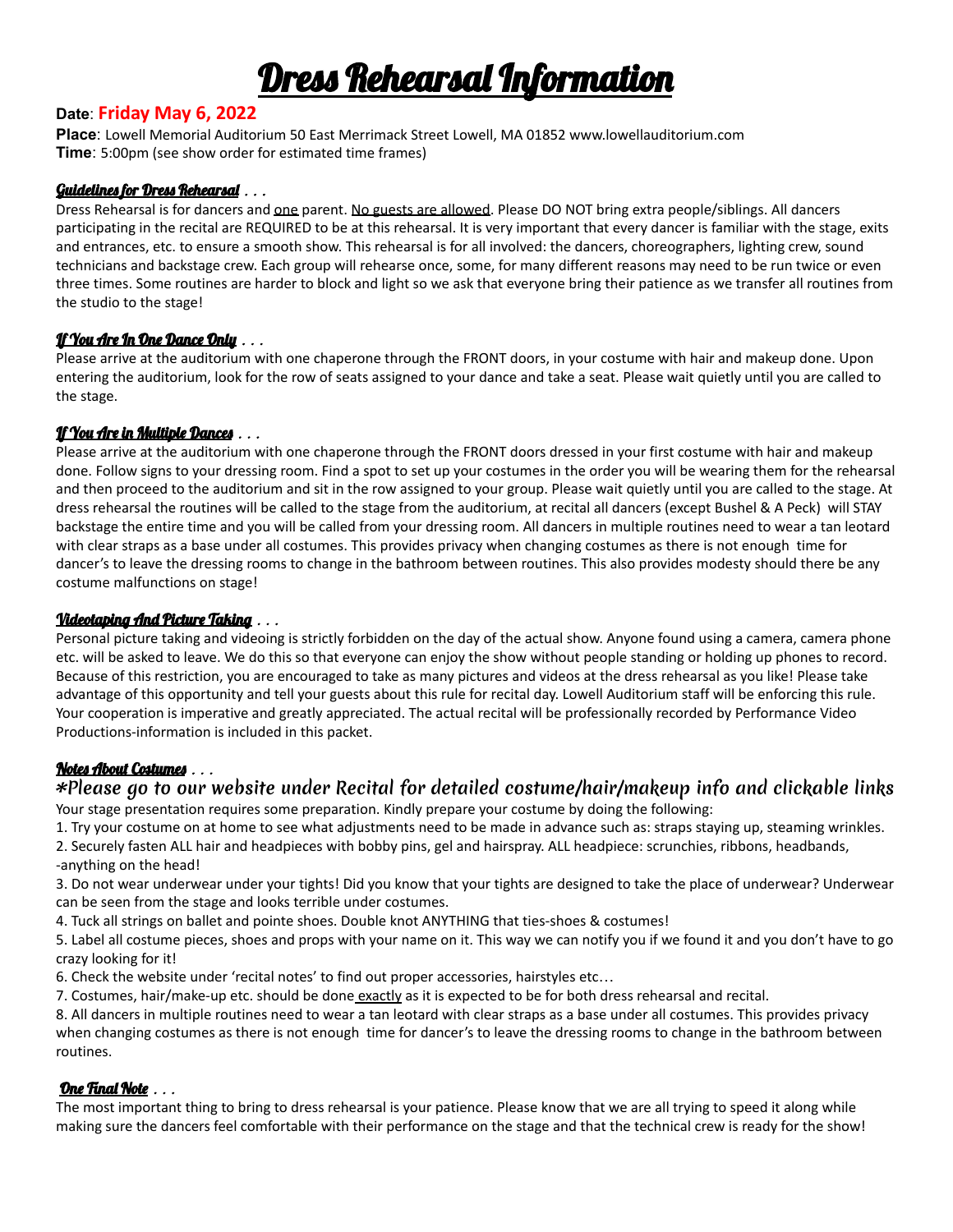

#### **Date**: **Saturday May 7, 2022**

**Place**: Lowell Memorial Auditorium 50 East Merrimack Street Lowell, MA 01852 www.lowellauditorium.com

**Time:** Curtain time is 4:00pm *SHARP*! Performers are to be in their assigned dressing rooms *READY TO DANCE* no later than 3:15pm.

#### Guidelines for Recital . . .

ALL dancers should arrive through the FRONT doors dressed in their first costume with hair and make-up already done. Dancers should report directly to the dressing room assigned to his/her class, follow signs posted in the lobby on the wall. IMPORTANT: Please do not bring your guests backstage to drop off your dancer. One FEMALE only please. If your family situation is such that a male is responsible for a dancer please notify us and we will arrange for your dancers teacher to meet you, bring your dancer to the dressing room and get her settled. It is a good idea to bring something to keep the children busy such as coloring books, games etc.

#### Rules To Be Followed By all Performers . . .

To help our event run smoothly we have rules in place to be followed by all performers. Parents, we ask that you make your dancer aware of these rules: **ALL DANCERS STAY BACK STAGE THE ENTIRE SHOW-EVEN DURING INTERMISSION.**

There are absolutely NO dancers allowed in the audience the day of the show with the exception of 'A Bushel & A Peck'. If you are not in the dressing room assigned to you, we will not know where to find you and you will risk missing your group perform. This actually happened, a dancer was not where she was supposed to be and she missed her routine. It was her only dance in the show. The dancer, her family and guests were devastated. Sometimes the show runs fast so we ask that you be ready and waiting for your dance to be called from the dressing rooms. For the safety of our dancers, **NO friends, family or guests are allowed in the dressing rooms.** Dancers could be in a state of undress as these are their 'dressing rooms'!

#### Costume Note & Behavior Expectations . . .

We take care in selecting appropriate costumes for each dance and age level to promote uniformity on stage and a family show atmosphere. Any dancer who alters his/her costume in any way besides the normal alterations for proper fit will not be allowed on stage. They are to be worn the way you were instructed to wear them along with the requested hairstyle/makeup, tights and shoes. All J & D dancers are expected to be on their best behavior, use their manners and be respectful towards chaperones, runners, backstage crew and each other. We are all here to make YOUR performance go well. We ask that you please leave the dressing rooms neat and take what you came with.

#### Attention Parents Of Our Youngest Dancers . . .

#### **Tuesday 3:30 A Bushel & A Peck**

These dancers will meet in their dressing room (#3) before the show (3:15pm) with the other dancers and will stay there until they are called to perform on the stage. After they perform they will be escorted back to the dressing room. At intermission, one parent should come to the dressing room and pick up their child and take them back into the audience to enjoy the rest of the show. A complimentary ticket will be given to each dancer in this group so they have a reserved seat.

#### Attention Dads in our Father/Daughter Dance. . .

Enjoy Act I of the show in your seat with your family, already dressed in your outfit! After **#4 in ACT II** please make your way to the backstage area. Your sparkle tie will get you past security, tell them you are in the show. Your dancer will be brought down to you to meet you in the backstage holding area. After you perform you will be told where to wait backstage as you will come back out not too long after for the finale' with your dancer!

#### Finalé .. .

All dancers are invited to participate in the finalé. This is when all the dancers and teachers come on stage at the end of the show for a bow together! Parents of the youngest class mentioned above...if your child would like to participate in the Finalé, one parent should bring him/her backstage after dance #11 in ACT II. Please stay in the wings to retrieve your little one when he/she comes off stage. The older dancers will be held on the stage until the little ones are picked up. After that, all other dancers will head back to their assigned dressing rooms to gather their things. **Please be respectful of our dancers who may be changing, only a female parent allowed backstage.**

#### Important!. . .

Any parent (female please) planning to go backstage during the show for **ANY** reason...help with costume/hair changes, retrieve a little one, etc...you **MUST** be wearing a 'backstage pass' parent badge. We will have them during the weeks before the recital at the front desk. This is a sticker to be worn and shown to security to enter the backstage area before, during and after the show. This is done for your child's safety and they are very strict.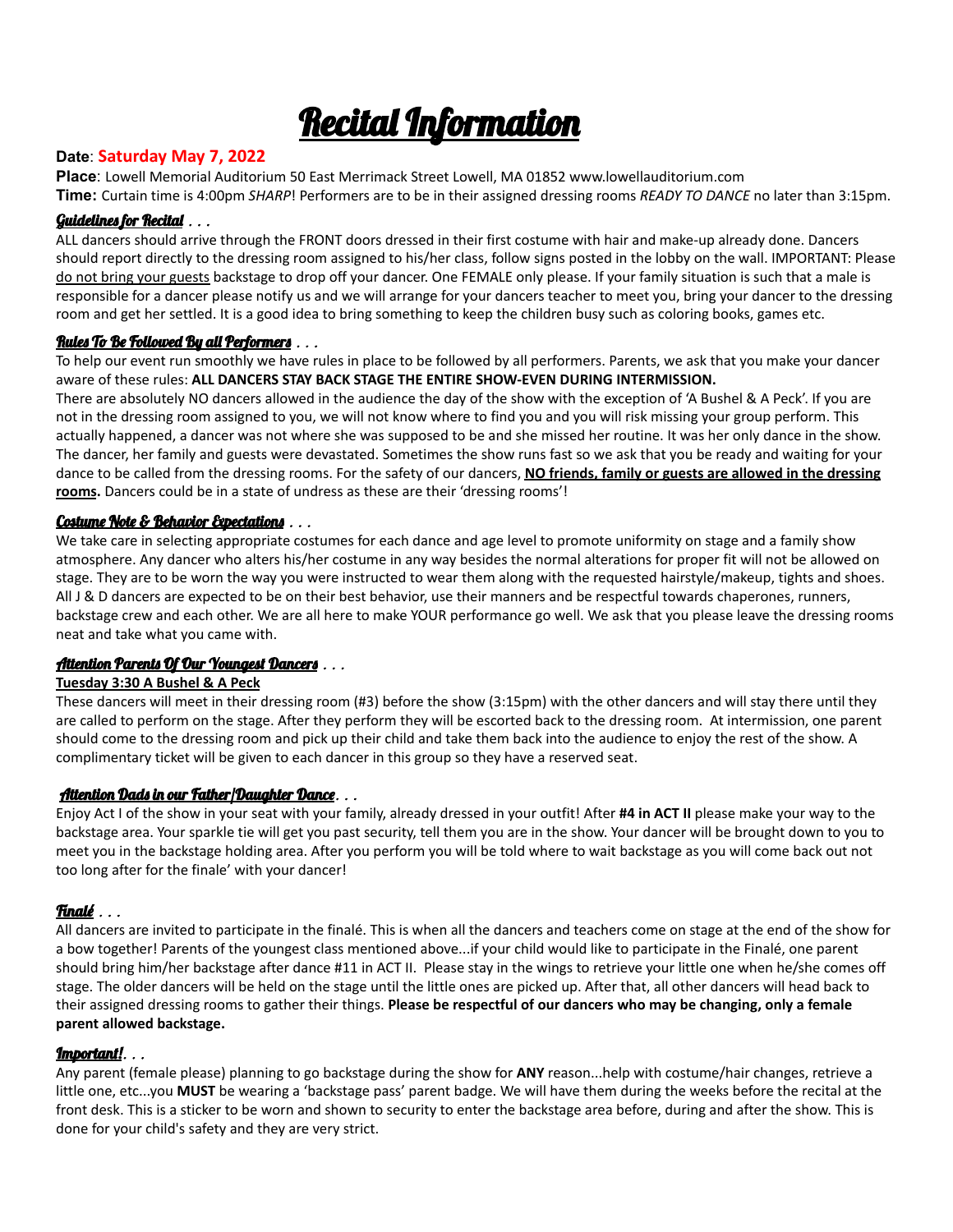## After Recital Party Class! Tuesday 5/10/22



Please wear clothes you can dance in, bring your dance shoes and a labeled water bottle!

This is a fun class for the dancers to dance with each other, for each other and to reflect on the recital!

### **3:30-4:30**

Be Our Guest A Bushel & A Peck Do It Like This What's My Name Premier Company\*

### **4:45-5:45**

You Can't Stop The Beat **Telephone** Butter Coffee Break It's Gonna Be Okay Can't Be Stopped Senior Company Premier Company\*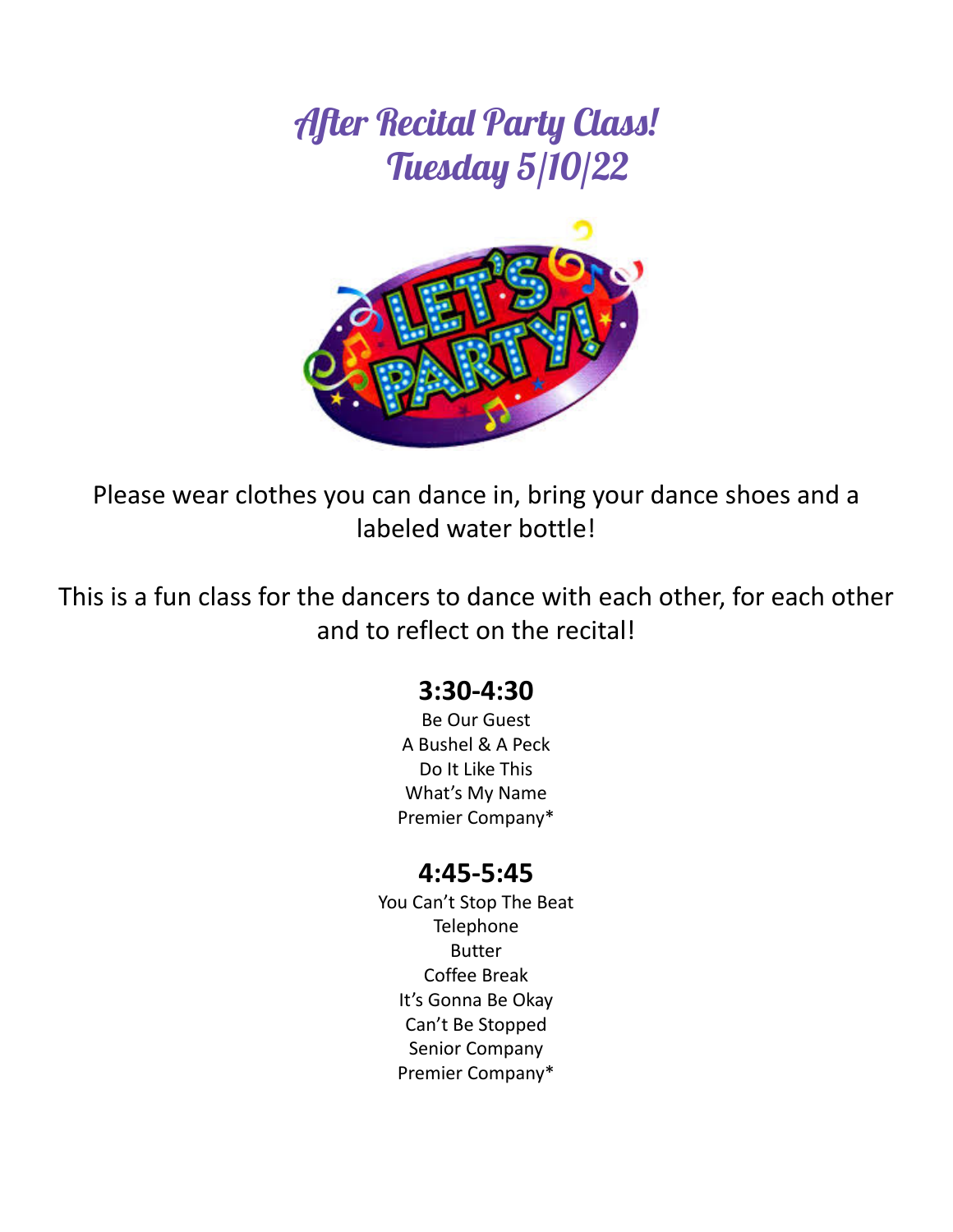## <u>Dressing Room Assignments</u>

## **#3**

When you walk in the front door of the auditorium you will be in the 'round'. This is the corridor that has the concessions and has many doors that enter into the stage and seating area. It is basically a circular corridor that goes around the stage area. Coming in from the front door turn LEFT, go past the concessions and there will be a staircase on your right going UP to dressing room #3. There will be signs posted.

> **Do It Like This A Bushel & A Peck Be Our Guest What's My Name**

### **#4**

**\_\_\_\_\_\_\_\_\_\_\_\_\_\_\_\_\_\_\_\_\_\_\_\_\_\_\_\_\_\_\_\_\_\_\_\_\_\_\_\_\_\_\_\_\_\_\_\_\_\_\_\_\_**

When you walk in the front door of the auditorium you will be in the 'round'. This is the corridor that has the concessions and has many doors that enter into the stage and seating area. It is basically a circular corridor that goes around the stage area. Coming in from the front door turn LEFT, go past the concessions and there will be a small staircase on your right going DOWN to a door that leads to another staircase which will lead you to dressing room #4.

There will be signs posted.

**You Can't Stop The Beat Spanish Waltz It's Gonna Be Okay Can't Be Stopped**

### **#5**

**\_\_\_\_\_\_\_\_\_\_\_\_\_\_\_\_\_\_\_\_\_\_\_\_\_\_\_\_\_\_\_\_\_\_\_\_\_\_\_\_\_\_\_\_\_\_\_\_\_\_\_\_\_**

When you walk in the front door of the auditorium you will be in the 'round'. This is the corridor that has the concessions and has many doors that enter into the stage and seating area. It is basically a circular corridor that goes around the stage area. Coming in from the front door turn LEFT, go past the concessions and there will be a small staircase on your right going DOWN to a door that leads to another staircase which will lead you to dressing room #5. There will be signs posted.

> **Telephone Last Dance Coffee Break In This Shirt**